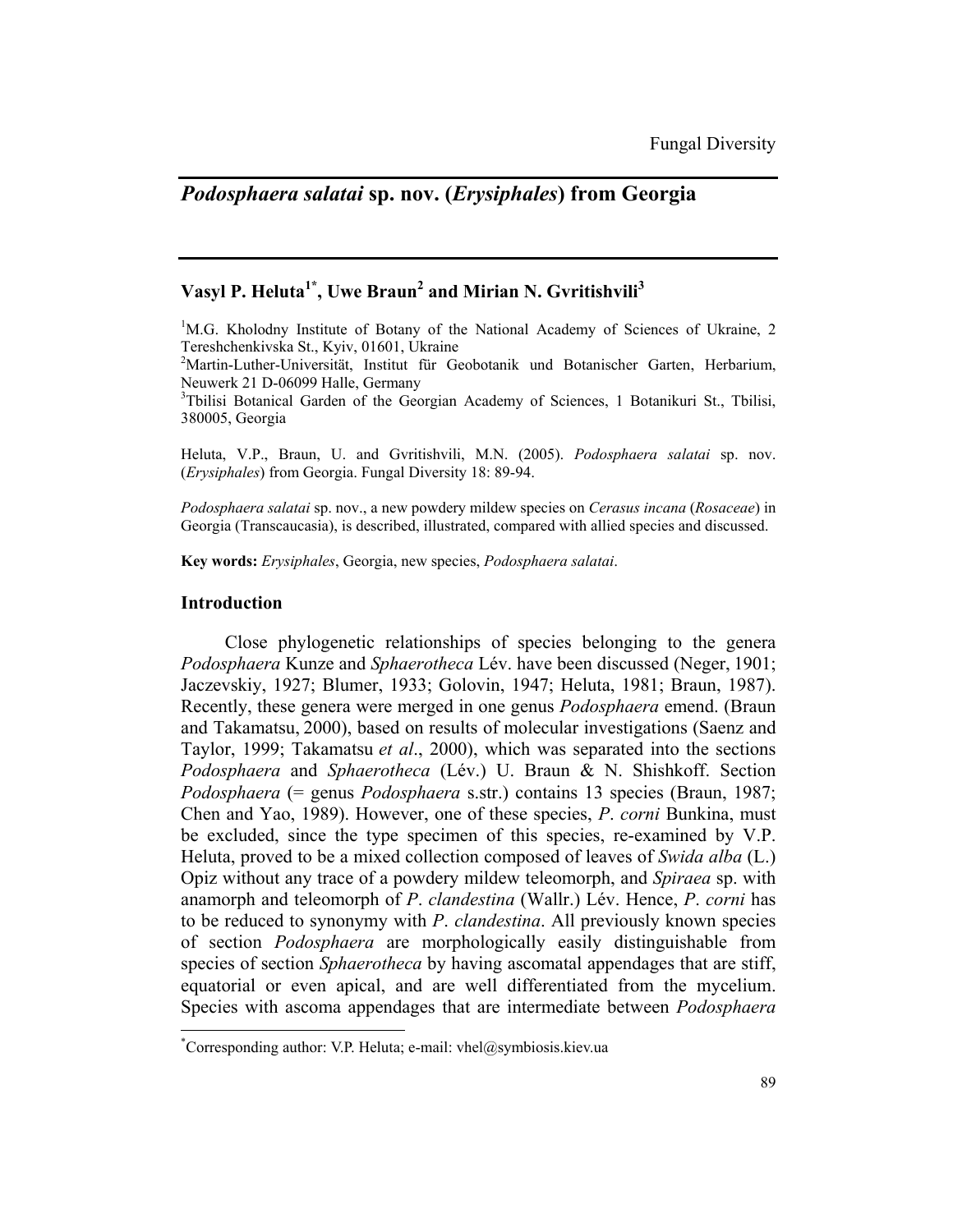and *Sphaerotheca* have not yet been reported. The new species described in this paper is a first example of a species intermediate between the two sections.

### **Materials and methods**

 Collections of the new species have been examined by standard light microscopy (Pereval, Carl Zeiss, Jena and Olympus, BX 50, Hamburg, Germany). The SEM micrographs have been prepared by means of a JSM-35 (Japan) SEM microscope. The specimens examined are deposited at HAL, KW and TGM (abbreviations according to Holmgren *et al*., 1990).

## **Results and discussion**

*Podosphaera salatai* Heluta, U. Braun & Gvrit., **sp. nov.** (Figs. 1, 2) *Etymology*: epithet dedicated to the Polish mycologist Bogusław Sałata, who monographed the *Erysiphales* of Poland.

Differt a *P*. *clandestina* appendicibus basalibus, longioribus (ad 400 µm longis) et flexuosis-tortuosis.

*Holotype* **(***designated here***)**: Georgia, in the vicinity of Tbilisi, Delisi, on *Cerasus incana* (Pall.) Spach (*Rosaceae*), 18 November 2001, M.N. Gvritishvili (KW). Isotypus: TGM (Georgian State Museum).

*Additional material examined (paratypes)*: Georgia, in the vicinity of Tbilisi, Delisi, river Gorge, on *C*. *incana*, 13 October 1990 and 13 November 1996, M.N. Gvritishvili; Delisi, 5 November 1997, 20 October 2002, 15 October 2003, 27 November 2003 and 7 December 2003, M.N. Gvritishvili; near Kustba lake, 17 November 1991, M.N. Gvritishvili (HAL, KW, TGM).

*Mycelium* mainly hypophyllous, covered by the plexus of trichomes of the host plant, occasionally epiphyllous, then white, forming indistinct, thin patches. *Ascomata* usually hypophyllous, numerous, more or less immersed in the dense tomentum of the host leaves, more or less regularly dispersed, rarely epiphyllous and gregarious, 88-103 µm diam., subglobose, base somewhat concave; *peridial cells* irregularly shaped, 9-21 × 9-16 µm; *appendages* not very numerous, about 10, arising from the lower half of the ascoma or even from the base, horizontally spread, more or less appressed to the leaf surface, two to four times as long as the ascoma diameter (about  $100-400 \text{ µm}$ ), 5-8  $\mu$ m wide throughout, somewhat attenuated towards the apex, base geniculateflexuous, up to three quarters of the appendages pigmented, brown, thinwalled, but base thick-walled (up to  $0.8 \mu m$ ),  $3-4(-5)$ -septate, faintly verruculose, apex (0-)1-4(-5) times dichotomously branched, primary branches long (13-26  $\mu$ m), straight to slightly curved, secondary branched 9-19  $\mu$ m in length, ultimate branchlets dense, compact; with a single *ascus*, ellipsoid, 86-  $101 \times 67$ -77 µm, sessile, thick-walled (3.2-4 µm), with thin-walled apical and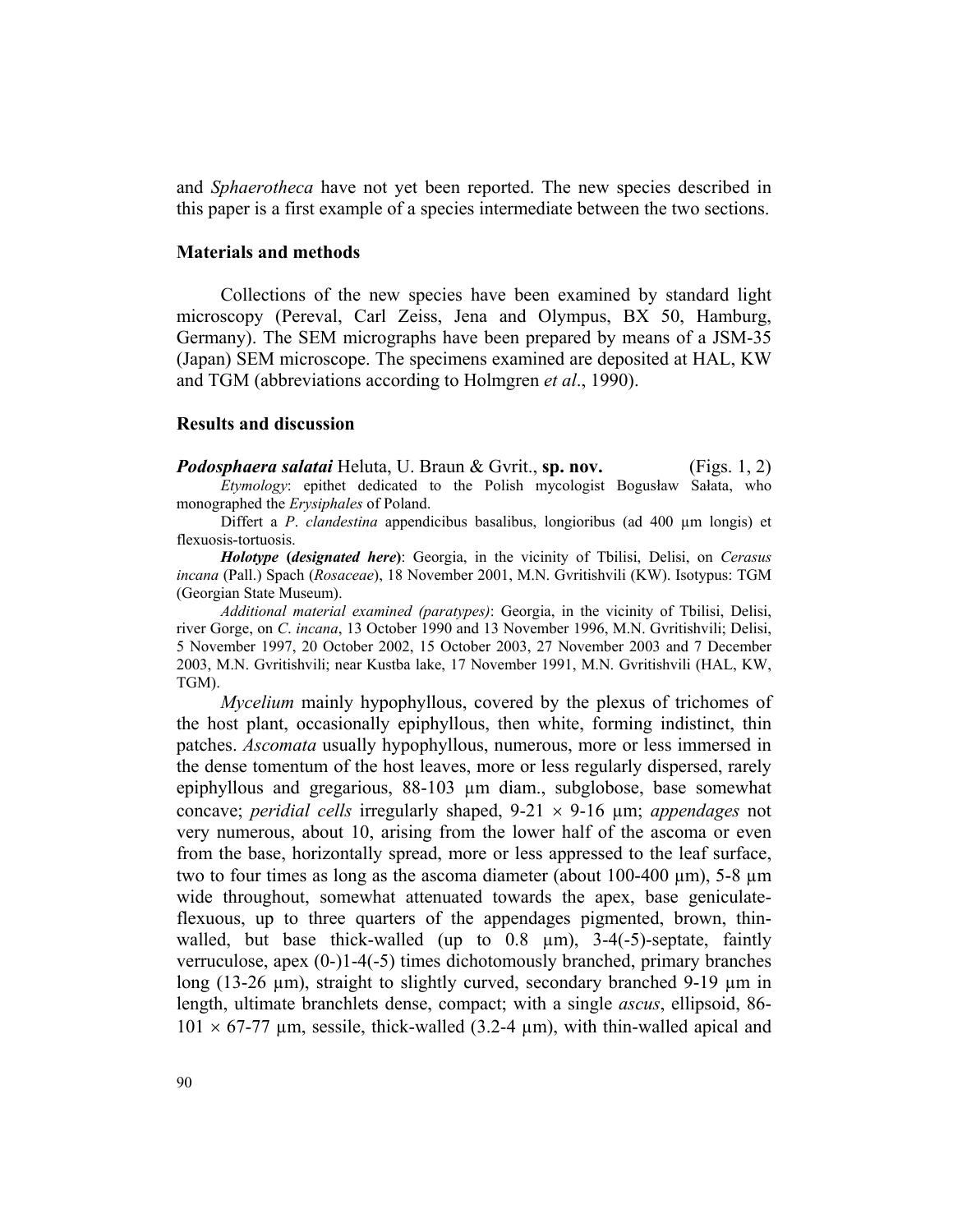Fungal Diversity



**Fig. 1.** *Podosphaera salatai* sp. nov. on *Cerasus incana*, SEM micrographs. **a.** Ascoma on the lower side of a leaf. **b-e.** Ascomata on the upper side. **f.** Apical part of an appendage. Bars: a, c, e,  $f = 10 \mu m$ ; b,  $d = 100 \mu m$ .

basal oculi, 13-19 µm diam., 8-spored; *ascospores* ellipsoid, 22-37 × 13-17 µm.

*Podosphaera salatai* differs from all other species of *Podosphaera* sect. *Podosphaera* in having primitive, sometimes even mycelioid, tortuous basal appendages. The appendages arise from the peridium of the ascoma, initially turn towards the leaf surface, bend and run horizontally (parallel to the surface), some may rise up, but the branched apices remain below the level of the ascoma diameter. Appendages of ascomata formed on the lower surface of leaves are fully immersed in the plexus of trichomes of the host plant. Such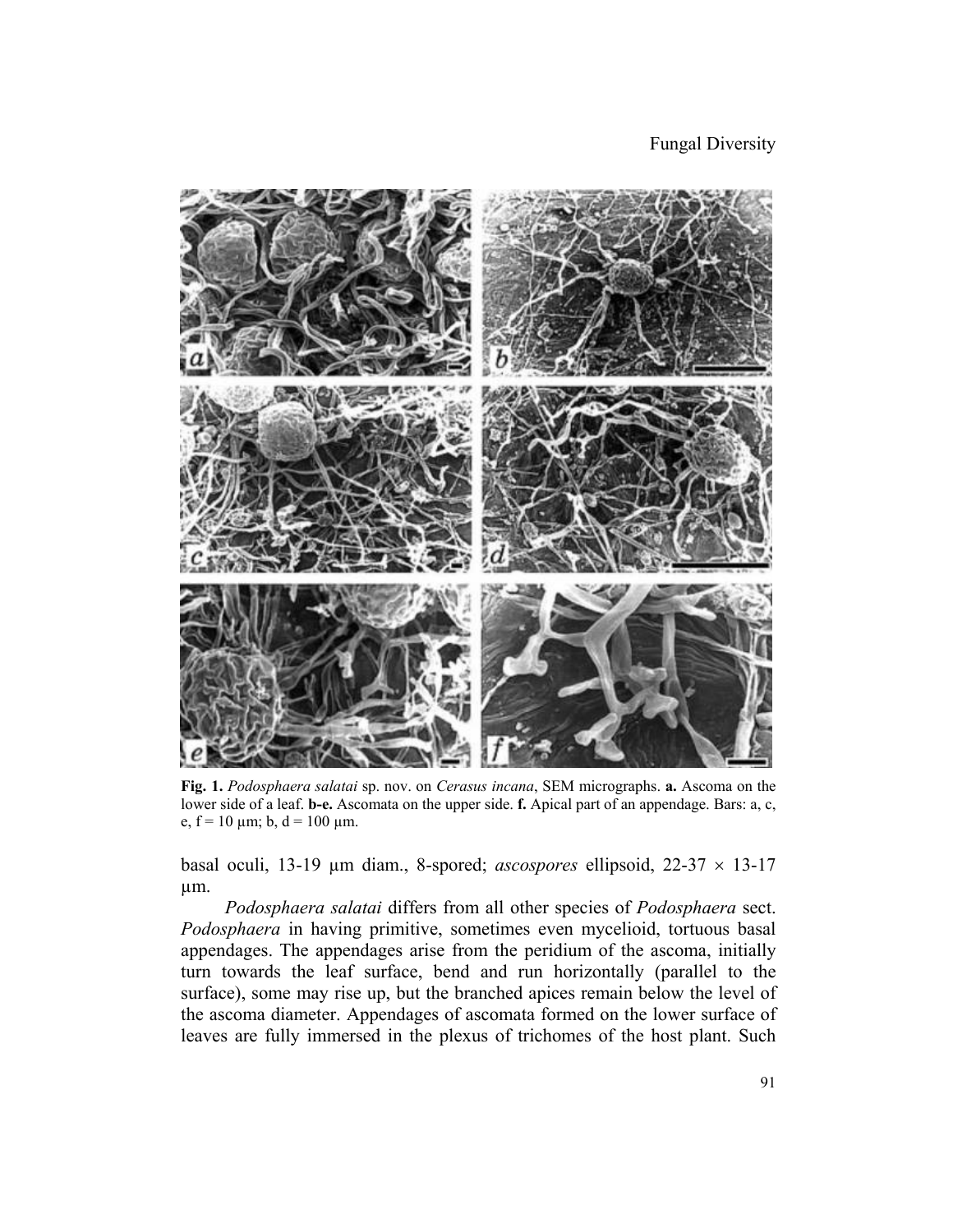

**Fig. 2.** *Podosphaera salatai* sp. nov. on *Cerasus incana*, drawing based on type material. **A.** Ascoma. **B.** Appendages. C. Ascus. Bars:  $A = 50 \mu m$ ;  $B = 10 \mu m$ ;  $C = 20 \mu m$ .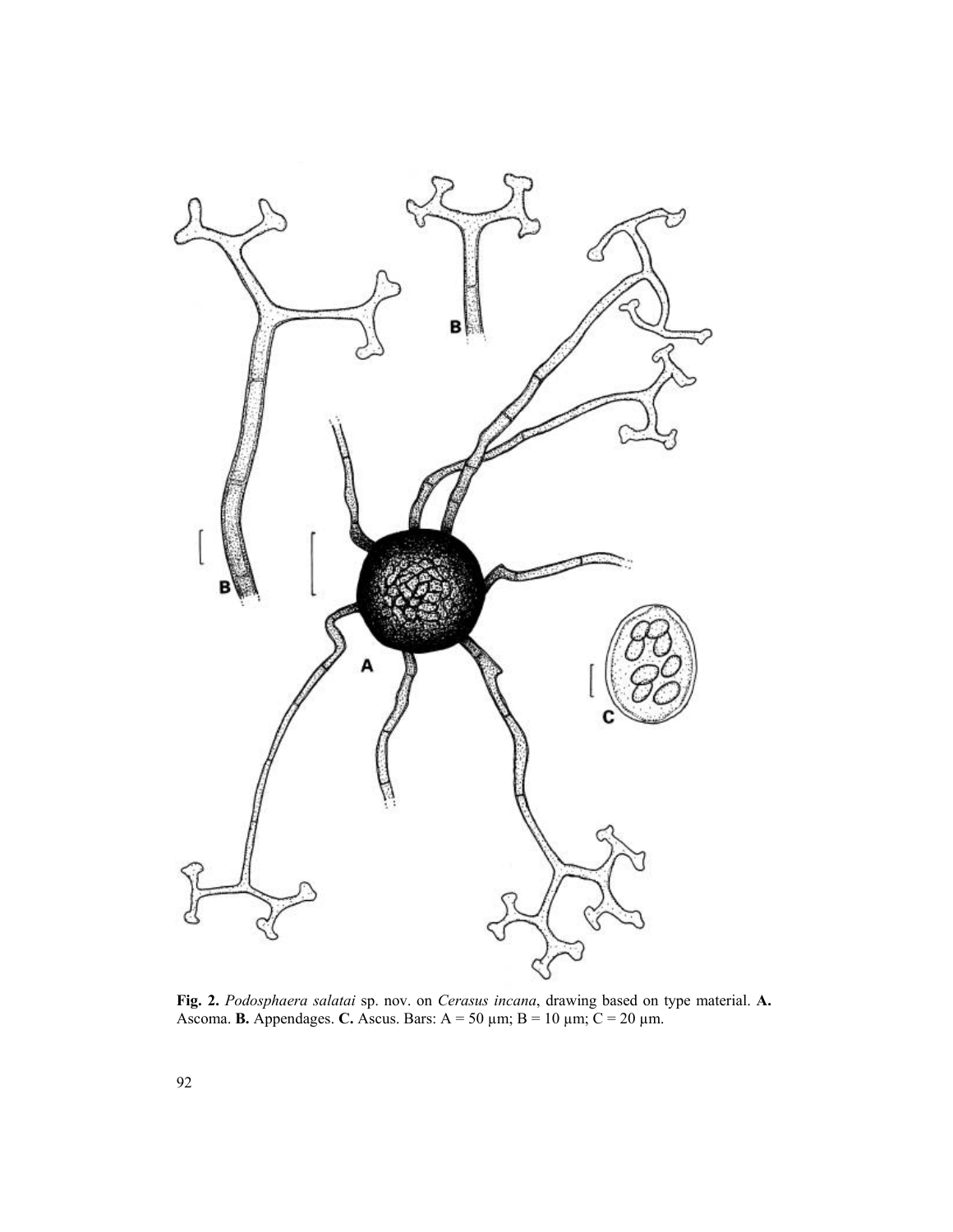appendages easily break off during the preparation of specimens for microscopic examinations, so that this fungus may be confused with *Sphaerotheca* species (Gvritishvili *et al*., 2000). However, if ascomata are removed using an adhesive tape, one can find appendages typical for this species among plant trichomes. They are often more tortuous with less developed apices than those from the upper leaf surface. *Podosphaera salatai* is the morphologically least advanced species among the known species of *Podosphaera* sect. *Podosphaera*, which is probably phylogenetically related to other representatives of this section occurring on host plants of the *Rosaceae*, above all to *P*. *clandestina*, which differs in having stiff, seta-like, equatorial or even apical appendages, which are horizontally spread, often curved upwards or they are even erect.

#### **Acknowledgements**

We thank Mrs. S. Voityuk (Taras Shevchenko Kyiv National University) and Dr. O. Krakhmalny (M.G. Kholodny Institute of Botany of the National Academy of Sciences of Ukraine) for their kind assistance in preparing SEM micrographs, and Dr S. Mosyakin (M.G. Kholodny Institute of Botany) for the correction of the manuscript.

#### **References**

- Blumer, S. (1933). Die Erysiphaceen Mitteleuropas mit besonderer Berücksichtigung der Schweiz. Beiträge zur Kryptogamenflora der Schweiz 7: 1-483.
- Braun, U. (1987). A monograph of the Erysiphales (powdery mildews). Nova Hedwigia, Beiheft 89: 1-700.
- Braun, U. and Takamatsu, S. (2000). Phylogeny of *Erysiphe*, *Microsphaera*, *Uncinula* (*Erysipheae*), and *Cystotheca*, *Podosphaera*, *Sphaerotheca* (*Cystotheceae*) inferred from rDNA ITS sequences – some taxonomic consequences. Schlechtendalia 4: 1-33.
- Chen, Z.-X. and Yao, Y.-J. (1989). A new species of *Podosphaera* (Erysiphaceae). Acta Mycologica Sinica 8: 256-258.
- Golovin, P.N. (1947). Evoliutsiya i filogeniya muchnisto-rosianykh gribov. Byulleten' Sredne-Aziatskogo Gosudarstvenngo Universiteta 25: 109-125.
- Gvritishvili, M., Nakhutsrishvili, I., Svanidze, T., Murvanishvili, I. and Dekanoidze, N. (2000). Fungal biodiversity of Georgia. In: *Biological and Landscape Diversity of Georgia*. Tbilisi. WWF Georgia Country Office: 97-114.
- Heluta, V.P. (1981). Mesto roda *Podosphaera* Kunze v skheme vozmozhnykh filogeneticheskikh vzaimosvyazey rodov muchnisto-rosyanykh gribov. Novosti Sistematiki Vysshikh i Nizshikh Rastenii 1979 (1980): 200-209.
- Holmgren, P.K., Holmgren, N.H. and Barbett, L.C. (1990). *Index herbariorum, Part. 1: The Herbaria of the World*. 8th edn. Regnum vegetabile 120: 1-163.
- Jaczevskiy, A.A. (1927). Karmanny opredelitel` gribov. Vypusk vtoroy. Muchnisto-rosianye griby. Leningrad.
- Neger, F.W. (1901). Beiträge zur Biologie der Erysipheen. Flora 88: 333-370.